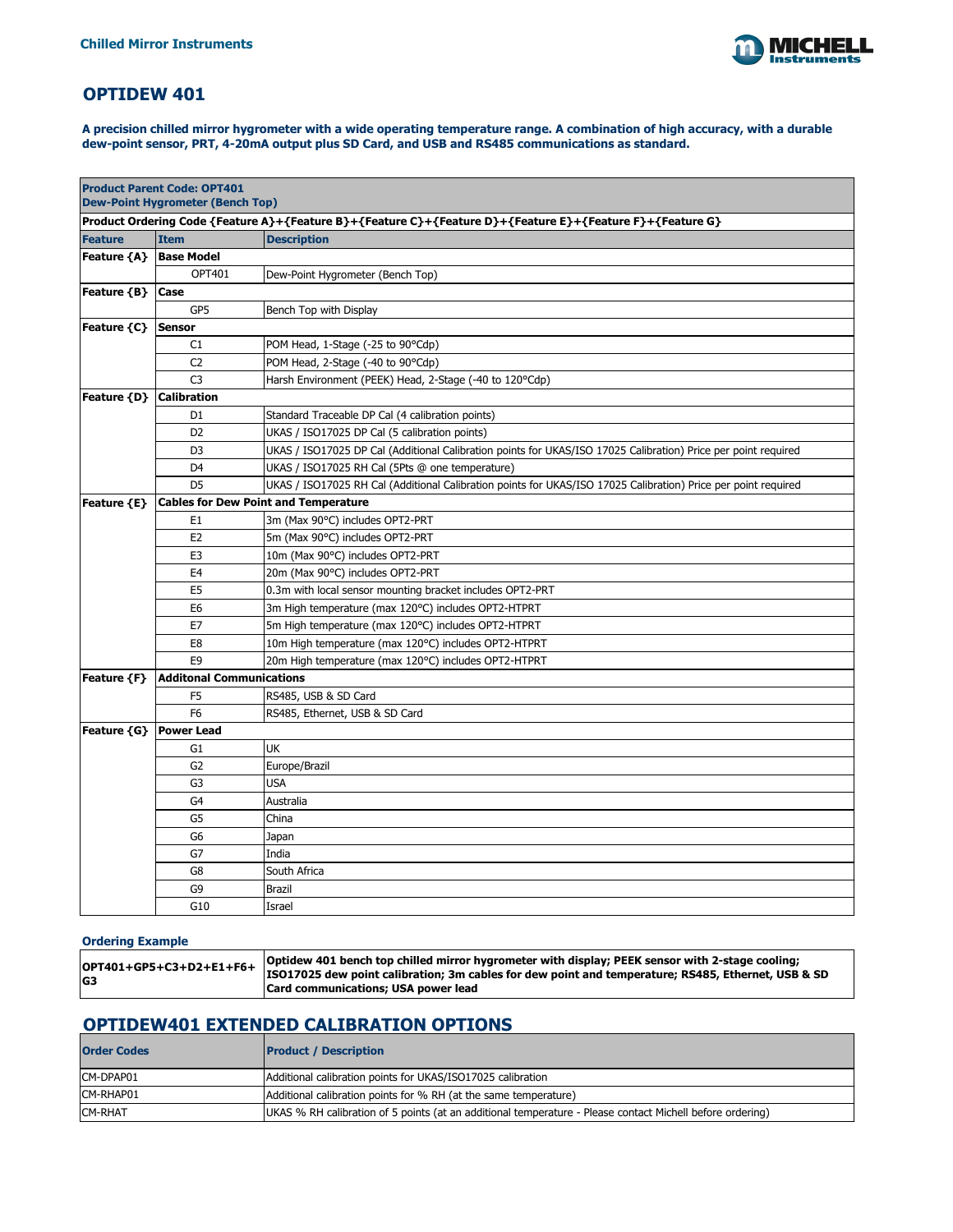

## **OPTIDEW 501**

**A precision chilled mirror hygrometer with a wide operating temperature range. A combination of high accuracy, with a durable dew-point sensor, PRT, 4-20mA output and RS485 communication as standard.**

| <b>Product Parent Code: OPT501</b><br>Dew-Point Hygrometer (Wall mount base unit, 1 alarm, 0/4-20mA x 2) |                               |                                                                                                                |
|----------------------------------------------------------------------------------------------------------|-------------------------------|----------------------------------------------------------------------------------------------------------------|
|                                                                                                          |                               | Product Ordering Code {Feature A}+{Feature B}+{Feature C}+{Feature D}+{Feature E}+{Feature F}                  |
| <b>Feature</b>                                                                                           | <b>Item</b>                   | <b>Description</b>                                                                                             |
| <b>Feature {A}</b>                                                                                       | <b>Base Model</b>             |                                                                                                                |
|                                                                                                          | <b>OPT501</b>                 | Dew-Point Hygrometer (Wall mount base unit, 1 alarm, 0/4-20mA x 2)                                             |
| Feature {B}                                                                                              | <b>Case</b>                   |                                                                                                                |
|                                                                                                          | GP1                           | Wall Mount with Display                                                                                        |
|                                                                                                          | GP <sub>2</sub>               | Wall Mount with Display IP65 (restricted to RS485 comms. only)                                                 |
|                                                                                                          | GP3                           | <b>Wall Mount Transmitter</b>                                                                                  |
|                                                                                                          | GP4                           | Wall Mount Transmitter IP65 (restricted to RS485 comms. only)                                                  |
| Feature {C}                                                                                              | <b>Sensor</b>                 |                                                                                                                |
|                                                                                                          | C1                            | POM Head, 1-Stage (-25 to 90°Cdp)                                                                              |
|                                                                                                          | C <sub>2</sub>                | POM Head, 2-Stage (-40 to 90°Cdp)                                                                              |
|                                                                                                          | C <sub>3</sub>                | Harsh Environment (PEEK) Head, 2-Stage (-40 to 120°Cdp)                                                        |
| Feature {D}                                                                                              | <b>Calibration</b>            |                                                                                                                |
|                                                                                                          | D <sub>1</sub>                | Standard Traceable DP Cal (4 calibration points)                                                               |
|                                                                                                          | D <sub>2</sub>                | UKAS / ISO17025 DP Cal (5 calibration points)                                                                  |
|                                                                                                          | D <sub>3</sub>                | UKAS / ISO17025 DP Cal (Additional Calibration points for UKAS/ISO 17025 Calibration) Price per point required |
|                                                                                                          | D <sub>4</sub>                | UKAS / ISO17025 RH Cal (5Pts @ one temperature)                                                                |
|                                                                                                          | D <sub>5</sub>                | UKAS / ISO17025 RH Cal (Additional Calibration points for UKAS/ISO 17025 Calibration) Price per point required |
| Feature {E}                                                                                              | <b>Cable</b>                  |                                                                                                                |
|                                                                                                          | E <sub>1</sub>                | 3m (Max 90°C) includes OPT2-PRT                                                                                |
|                                                                                                          | E <sub>2</sub>                | 5m (Max 90°C) includes OPT2-PRT                                                                                |
|                                                                                                          | E <sub>3</sub>                | 10m (Max 90°C) includes OPT2-PRT                                                                               |
|                                                                                                          | E <sub>4</sub>                | 20m (Max 90°C) includes OPT2-PRT                                                                               |
|                                                                                                          | E <sub>5</sub>                | 0.3m with local sensor mounting bracket includes OPT2-PRT                                                      |
|                                                                                                          | E <sub>6</sub>                | 3m High temperature (max 120°C) includes OPT2-HTPRT                                                            |
|                                                                                                          | E7                            | 5m High temperature (max 120°C) includes OPT2-HTPRT                                                            |
|                                                                                                          | E8                            | 10m High temperature (max 120°C) includes OPT2-HTPRT                                                           |
|                                                                                                          | E <sub>9</sub>                | 20m High temperature (max 120°C) includes OPT2-HTPRT                                                           |
| Feature ${F}$                                                                                            | <b>Digital Communications</b> |                                                                                                                |
|                                                                                                          | F <sub>1</sub>                | RS485 (MUST be selected for IP65 models)                                                                       |
|                                                                                                          | F <sub>2</sub>                | RS485 + Ethernet                                                                                               |
|                                                                                                          | F <sub>3</sub>                | RS485 + SD Card (Only with GP1 Case option)                                                                    |
|                                                                                                          | F <sub>4</sub>                | RS485, Ethernet & SD card (Only with GP1 Case option)                                                          |

#### **Ordering Example**

| OPT501+GP2+C3+D2+E6+F Optidew 501 chilled mirror hygrometer, wall mounted with display in IP65 case, PEEK sensor with 2-stage<br>cooling, ISO17025 dew point calibration, 3m high temperature sensor cables for dew point and temperature. |
|--------------------------------------------------------------------------------------------------------------------------------------------------------------------------------------------------------------------------------------------|
| $ RS485 + Ethernet$ communications.                                                                                                                                                                                                        |

# **OPTIDEW501 EXTENDED CALIBRATION OPTIONS**

| <b>Order Codes</b> | <b>Product / Description</b>                                                                              |
|--------------------|-----------------------------------------------------------------------------------------------------------|
| CM-DPAP01          | Additional calibration points for UKAS/ISO17025 calibration                                               |
| CM-RHAP01          | Additional calibration points for % RH (at the same temperature)                                          |
| <b>CM-RHAT</b>     | UKAS % RH calibration of 5 points (at an additional temperature - Please contact Michell before ordering) |